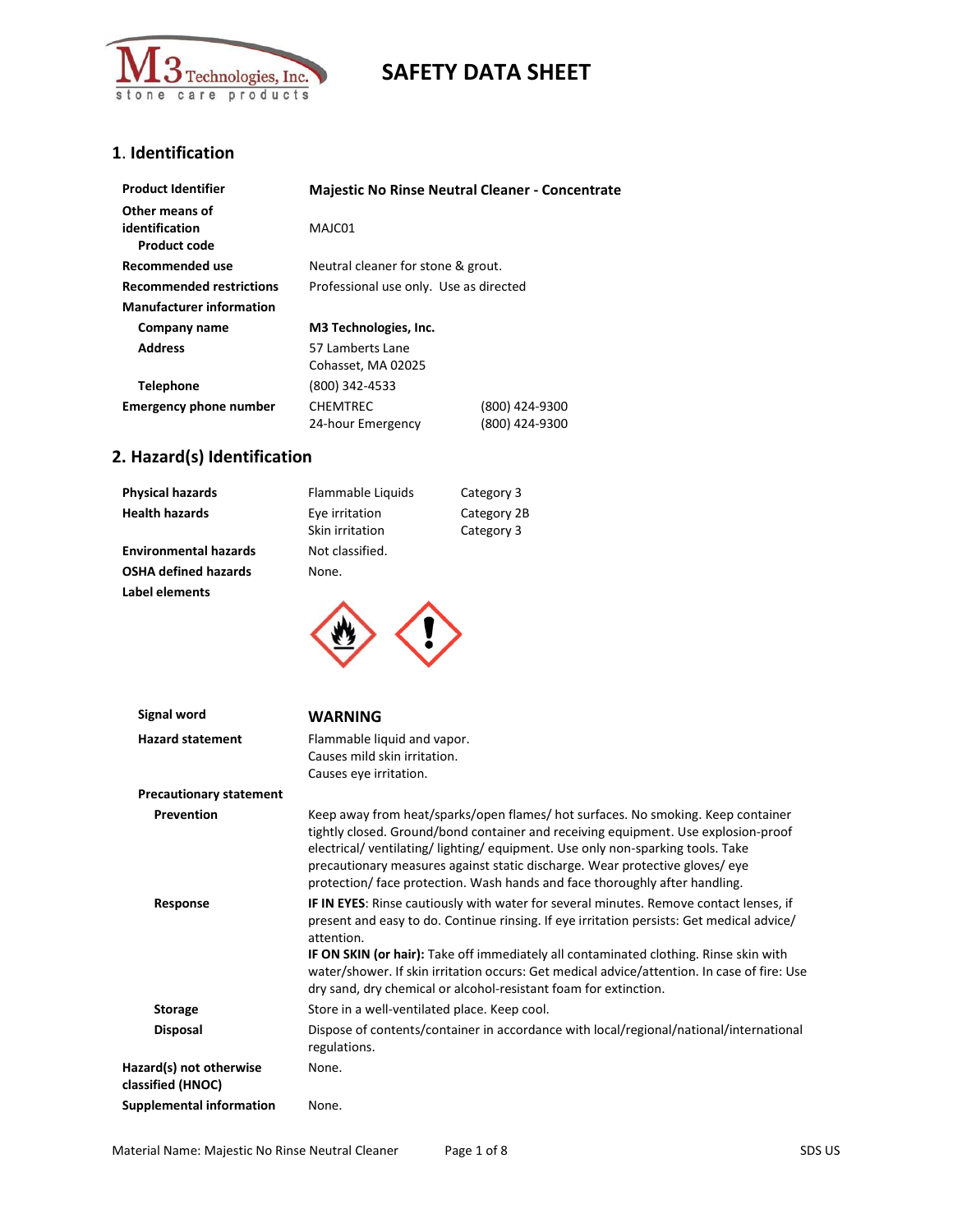

# **3. Composition/information on ingredients**

| <b>Mixture Component(s)</b>                                      |                    |                            |           |  |  |
|------------------------------------------------------------------|--------------------|----------------------------|-----------|--|--|
| <b>Chemical name</b><br><b>CAS number</b><br>%<br><b>Purpose</b> |                    |                            |           |  |  |
| Water                                                            | 7732-18-5          | Solvent                    | 70-100%   |  |  |
| Isopropanol                                                      | 67-63-0            | Anti-Foaming Agent         | 5-15%     |  |  |
| Butoxyethanol                                                    | 111-76-2           | Solvent                    | 5-10%     |  |  |
| Nonoxynol                                                        | 127087-87-0        | Surfactant                 | $1 - 5%$  |  |  |
| Fragrance                                                        | <b>PROPRIETARY</b> | <b>Fragrance Component</b> | $0 - 1%$  |  |  |
| d-Limonene                                                       | 5989-27-5          | <b>Fragrance Component</b> | $0 - 1%$  |  |  |
| <b>Glycol Ethers</b>                                             | <b>PROPRIETARY</b> | Stabilizer                 | $< 0.1\%$ |  |  |
| Citral                                                           | 5392-40-5          | <b>Fragrance Component</b> | < 0.1%    |  |  |
| Linalool                                                         | 78-70-6            | <b>Fragrance Component</b> | < 0.01%   |  |  |
| Geraniol                                                         | 106-24-1           | <b>Fragrance Component</b> | < 0.001%  |  |  |
| Citronellol                                                      | 106-22-9           | <b>Fragrance Component</b> | < 0.001%  |  |  |

#### **4. First-aid measures**

| <b>Inhalation</b>                                                            | Move to fresh air. Call a physician if symptoms develop or persist.                                                                                                                                                                                                                                                   |
|------------------------------------------------------------------------------|-----------------------------------------------------------------------------------------------------------------------------------------------------------------------------------------------------------------------------------------------------------------------------------------------------------------------|
| <b>Skin contact</b>                                                          | Remove contaminated clothing immediately and wash skin with soap and water. In case of<br>eczema or other skin disorders: Seek medical attention and take along these instructions.                                                                                                                                   |
| Eye contact                                                                  | Rinse with water for at least 15 minutes. Remove contact lenses if present and easy to do<br>so. Get medical attention if irritation develops and persists.                                                                                                                                                           |
| Ingestion                                                                    | Rinse mouth. Get medical attention if symptoms occur. Only induce vomiting at the<br>instruction of medical personnel.                                                                                                                                                                                                |
| <b>Most important</b><br>symptoms/effects, acute and<br>delayed              | Dermatitis. Rash. May cause an allergic skin reaction.                                                                                                                                                                                                                                                                |
| Indication of immediate<br>medical attention and<br>special treatment needed | Provide general support measures and treat symptomatically. Thermal burns: Flush with<br>water immediately. While flushing, remove clothes which do not adhere to affected area.<br>Call an ambulance. Continue flushing during transport to the hospital. Keep victim under<br>observation. Symptoms may be delayed. |
| <b>General information</b>                                                   | Ensure that medical personnel are aware of the material(s) involved, and take precautions<br>to protect themselves. Wash contaminated clothing before reuse.                                                                                                                                                          |

## **5. Fire-fighting measures**

| Suitable extinguishing media                                        | Water fog. Foam. Carbon dioxide ( $CO2$ ). Dry chemical powder, sand, or earth may be used<br>for small fires only.                                                                                                                                                                                                                                                                                                                                            |
|---------------------------------------------------------------------|----------------------------------------------------------------------------------------------------------------------------------------------------------------------------------------------------------------------------------------------------------------------------------------------------------------------------------------------------------------------------------------------------------------------------------------------------------------|
| Unsuitable extinguishing<br>media                                   | Do not use water jet as an extinguisher, as this will spread the fire.                                                                                                                                                                                                                                                                                                                                                                                         |
| Specific hazards arising from<br>the chemical                       | Vapors may form explosive mixtures with air. Vapors may travel considerable distance to a<br>source or ignition and flash back. This product is a poor conductor of electricity and can<br>become electrostatically charged. If sufficient charge is accumulated, ignition of flammable<br>mixtures can occur. To reduce potential for static discharge, use proper bonding and<br>grounding procedures. During fire, gases hazardous to health may be formed. |
| Special protective equipment<br>and precautions for<br>firefighters | Self-contained breathing apparatus and full protecting clothing must be worn in case of<br>fire.                                                                                                                                                                                                                                                                                                                                                               |
| <b>Fire-fighting</b><br>equipment/instructions                      | In case of fire and/or explosion do not breathe fumes. Move containers from fire area if<br>you can do so without risk.                                                                                                                                                                                                                                                                                                                                        |
| <b>Specific methods</b>                                             | Use standard firefighting procedures and consider the hazards of other involved materials.                                                                                                                                                                                                                                                                                                                                                                     |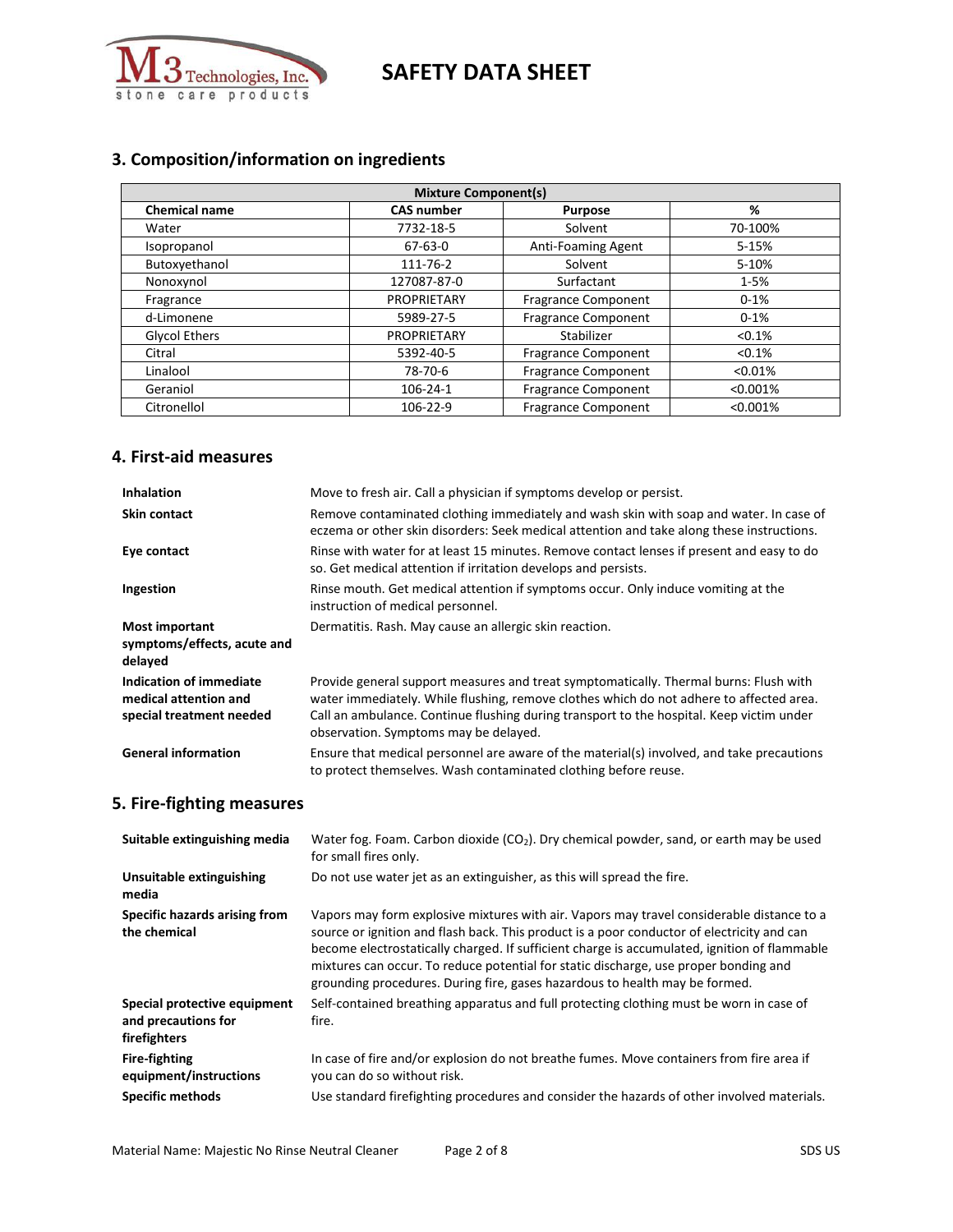

**General fire hazards** Flammable liquid and vapor.

### **6. Accidental release measures**

| <b>Personal precautions,</b><br>protective equipment and<br>emergency procedures | Keep unnecessary personnel away. Keep people away from and upwind of spill/leak. Keep<br>out of low areas. Wear appropriate protective equipment and clothing during clean-up.<br>Avoid inhalation of vapors or mists. Ensure adequate ventilation. Remove all sources of<br>ignition. Local authorities should be advised if significant spillages cannot be contained. For<br>personal protection, see section 8 of the SDS. |
|----------------------------------------------------------------------------------|--------------------------------------------------------------------------------------------------------------------------------------------------------------------------------------------------------------------------------------------------------------------------------------------------------------------------------------------------------------------------------------------------------------------------------|
| <b>Methods and materials for</b><br>containment and cleaning up                  | Eliminate all ignition sources. Use only non-sparking tools. Take precautionary measures<br>against static discharge. Keep combustibles away from spilled material.                                                                                                                                                                                                                                                            |
|                                                                                  | Large spills: Stop the flow of material, if this is without risk. Dike the spilled material, where<br>this is possible. Cover with plastic sheet to prevent spreading. Absorb in vermiculite, dry<br>sand or earth and place into containers. Prevent entry into waterways, sewer, basements<br>or confined areas. Following product recovery, flush area with water.                                                          |
|                                                                                  | Small spills: Absorb with earth, sand, or other non-combustible material and transfer to<br>container for later disposal. Clean surface thoroughly to remove residual contamination.                                                                                                                                                                                                                                           |
|                                                                                  | Never return spills to original container for re-use. For waste disposal, see section 13 of the<br>SDS.                                                                                                                                                                                                                                                                                                                        |
| <b>Environmental precautions</b>                                                 | Avoid release to the open environment. Avoid discharge into surface drainage paths and<br>other areas not consistent with package labeling.                                                                                                                                                                                                                                                                                    |

## **7. Handling and storage**

| <b>Precautions for safe handling</b> | Do not handle, store or open near an open flame, sources of heat or sources of ignition. Do<br>not smoke. Ground and bond transfer and receiving container to prevent static<br>accumulation and discharge. Use explosion proof equipment and non-sparking tools. Take<br>precautionary measures against static discharge. Avoid breathing mist or vapor. Avoid<br>contact with eyes, skin, and clothing. Avoid prolonged exposure. Provide adequate<br>ventilation. Wear appropriate personal protective equipment. Observe good industrial<br>hygiene practices. |
|--------------------------------------|--------------------------------------------------------------------------------------------------------------------------------------------------------------------------------------------------------------------------------------------------------------------------------------------------------------------------------------------------------------------------------------------------------------------------------------------------------------------------------------------------------------------------------------------------------------------|
| Conditions for safe storage,         | Keep away from heat, sparks and open flame. Ground/bond container and equipment.                                                                                                                                                                                                                                                                                                                                                                                                                                                                                   |
| including any                        | Store in original tightly closed container. Store away from incompatible materials (see                                                                                                                                                                                                                                                                                                                                                                                                                                                                            |
| incompatibilities                    | section 10 of the SDS).                                                                                                                                                                                                                                                                                                                                                                                                                                                                                                                                            |

## **8. Exposure controls/personal protection**

**Occupational exposure limits**

#### **US OSHA Table Z-1 Limits for Air Contaminants (29 CFR 1910.1000)**

| <b>Components</b>                      | <b>Type</b> | Value                              |
|----------------------------------------|-------------|------------------------------------|
| 2-propanol                             | <b>STEL</b> | 500 ppm<br>1,225 mg/m <sup>3</sup> |
|                                        | <b>TWA</b>  | 400 ppm<br>980 mg/m <sup>3</sup>   |
| 2-butoxyethanol                        | <b>PEL</b>  | 50 ppm<br>240 mg/m <sup>3</sup>    |
| <b>US ACGIH Threshold Limit Values</b> |             |                                    |
| <b>Components</b>                      | <b>Type</b> | Value                              |
| 2-propanol                             | <b>STEL</b> | $400$ ppm                          |
|                                        | <b>TWA</b>  | 200 ppm                            |
| 2-butoxyethanol                        | <b>TWA</b>  | 20 ppm                             |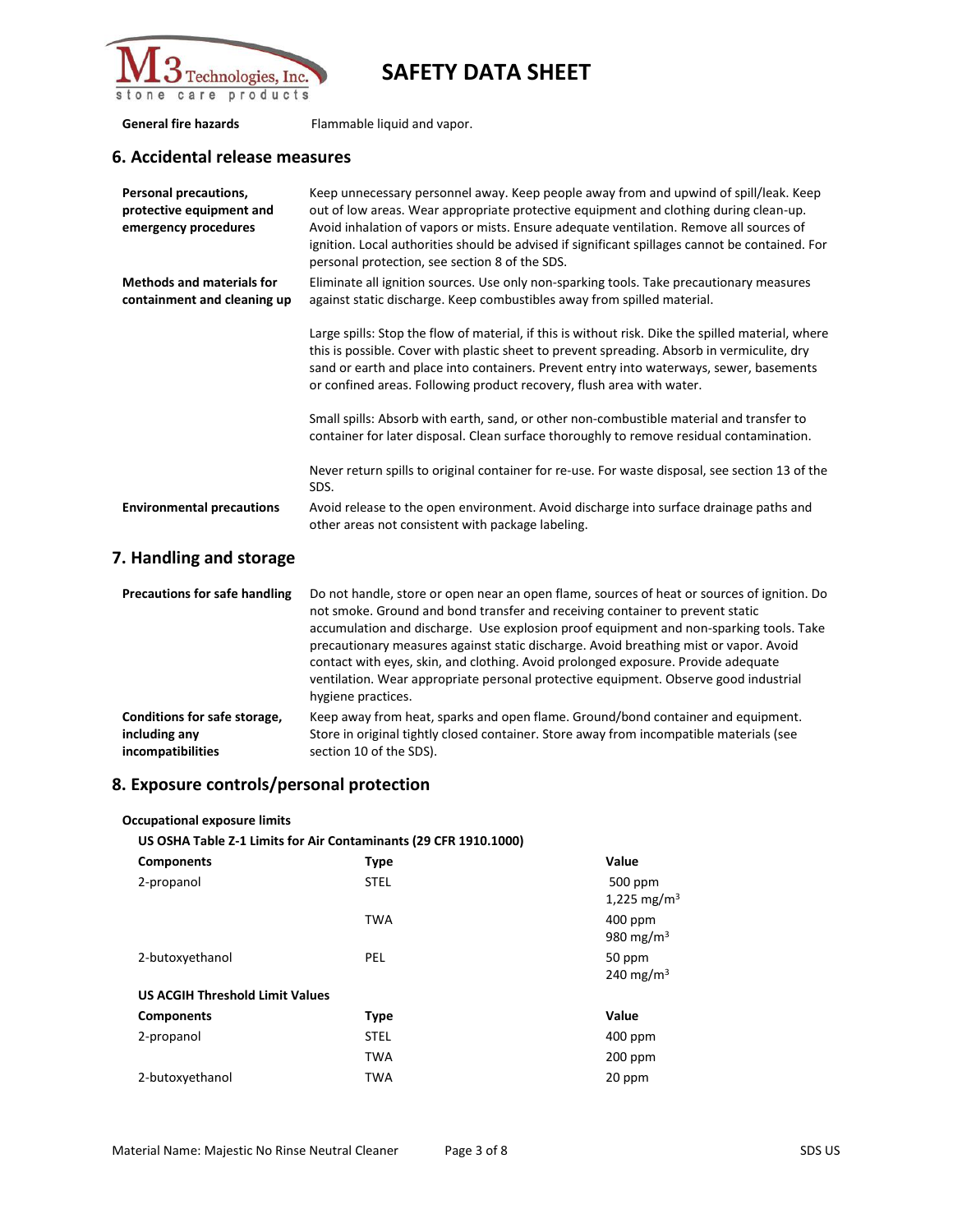

#### **Biological limit values**

| <b>ACGIH Biological Exposure Indices</b> |  |
|------------------------------------------|--|
|------------------------------------------|--|

| <b>Components</b> | Value              | <b>Determinant</b> | <b>Species</b> | <b>Sampling Time</b>                |
|-------------------|--------------------|--------------------|----------------|-------------------------------------|
| 2-propanol        | $40 \text{ mg/L}$  | Acetone            | Urine          | End of shift at end of<br>workweek. |
| 2-butoxyethanol   | $200 \text{ mg/g}$ | Creatinine         | Urine          | End of shift.                       |

| Appropriate engineering<br>controls      | Good general ventilation (typically 10 air changes per hour) should be used. Ventilation<br>rates should be matched to conditions. If applicable, use process enclosures, local exhaust<br>ventilation, or other engineering controls to maintain airborne levels below recommended<br>exposure limits.                                                                                                                                                                                                                            |
|------------------------------------------|------------------------------------------------------------------------------------------------------------------------------------------------------------------------------------------------------------------------------------------------------------------------------------------------------------------------------------------------------------------------------------------------------------------------------------------------------------------------------------------------------------------------------------|
|                                          | Individual protection measures, such as personal protective equipment                                                                                                                                                                                                                                                                                                                                                                                                                                                              |
| Eye/face protection                      | Avoid contact with eyes. Wear safety glasses with side shields (or goggles).                                                                                                                                                                                                                                                                                                                                                                                                                                                       |
| Skin protection                          |                                                                                                                                                                                                                                                                                                                                                                                                                                                                                                                                    |
| Hand protection                          | The use of gloves impervious to the specific material handled is advised to prevent skin<br>contact. Users should check with manufacturers to confirm the breakthrough performance<br>of their products. It should be noted that the time to breakthrough for any glove material<br>may be different for different glove manufacturers. In the case of mixtures, consisting of<br>several substances, the protection time of the gloves cannot be accurately estimated.<br>Suggested protective materials: Nitrile and PVC rubber. |
| Other                                    | Wear appropriate chemical-resistant clothing. Use of an impervious apron and<br>impermeable sleeve covers is recommended.                                                                                                                                                                                                                                                                                                                                                                                                          |
| <b>Respiratory protection</b>            | In case of insufficient ventilation, wear suitable respiratory equipment.                                                                                                                                                                                                                                                                                                                                                                                                                                                          |
| <b>Thermal hazards</b>                   | Wear appropriate thermal protective clothing, when necessary.                                                                                                                                                                                                                                                                                                                                                                                                                                                                      |
| <b>General hygiene</b><br>considerations | When using do not smoke or use chewing tobacco. Always observe good personal hygiene<br>measures, such as washing after handling the material and before eating, drinking, and/or<br>smoking. Routinely wash work clothing and protective equipment to remove contaminants.<br>Contaminated work clothing should not be allowed out of the workplace.                                                                                                                                                                              |

# **9. Physical and chemical properties**

| Appearance                    |                             |
|-------------------------------|-----------------------------|
| <b>Physical State</b>         | Liquid                      |
| Color                         | Colorless                   |
| Odor                          | Citrus.                     |
| <b>Odor threshold</b>         | Not available.              |
| рH                            | 7-8.                        |
| <b>Melting/freezing point</b> | 22.5°F (-5.5°C) estimated.  |
| Initial boiling point and     | 202°F (94.5°C) estimated.   |
| boiling range                 |                             |
| Flash point                   | 97.2°F (36.2 °C) estimated. |
| <b>Evaporation rate</b>       | Not available.              |
| Flammability                  | Not available.              |
| <b>Flammability Limits</b>    |                             |
| Upper                         | Not available.              |
| Lower                         | Not available.              |
| Vapor pressure                | Not available.              |
| Vapor density                 | Not available.              |
| Specific gravity (water=1)    | 0.95                        |
| Solubility in water           | Complete.                   |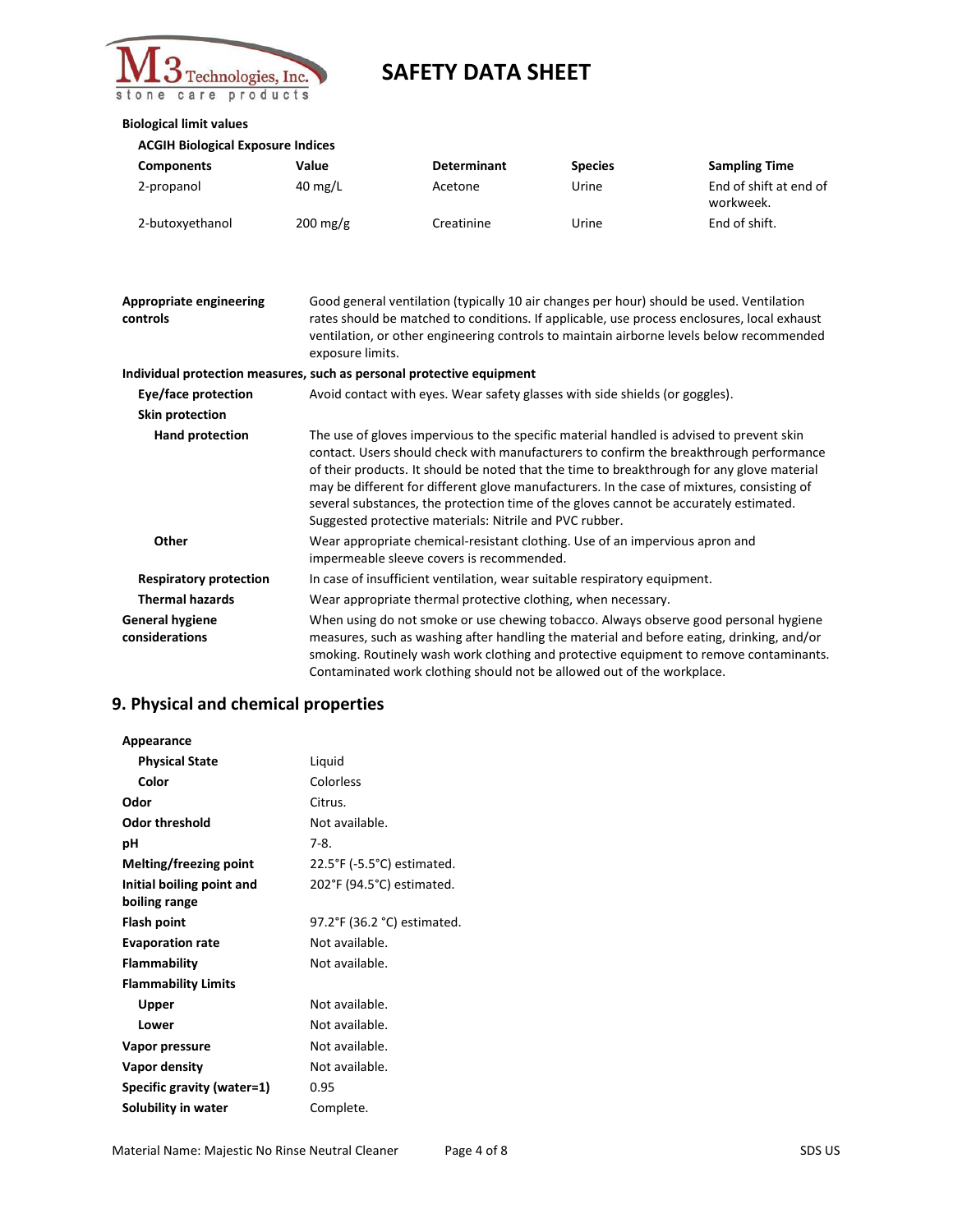

| <b>Partition coefficient</b><br>(n-octanol/water) | Not available. |
|---------------------------------------------------|----------------|
| <b>Auto-ignition temperature</b>                  | Not available. |
| <b>Decomposition temperature</b>                  | Not available. |
| <b>Viscosity</b>                                  | Not available. |

# **10. Stability and reactivity**

| Reactivity                                   | This product is stable and non-reactive under normal conditions of use.                                                                           |
|----------------------------------------------|---------------------------------------------------------------------------------------------------------------------------------------------------|
| <b>Chemical stability</b>                    | Material is stable under normal conditions. Store in a cool dark place.                                                                           |
| <b>Possibility of hazardous</b><br>reactions | Hazardous polymerization does not occur.                                                                                                          |
| <b>Conditions to avoid</b>                   | Avoid heat, sparks, open flames and other ignition sources. Avoid temperatures exceeding<br>the flash point. Contact with incompatible materials. |
| Incompatible materials                       | Oxidizing agents, strong acids.                                                                                                                   |
| <b>Hazardous decomposition</b><br>products   | Carbon dioxide, carbon monoxide, oxides of nitrogen.                                                                                              |

## **11. Toxicological information**

| Information on likely routes of exposure                                           |                                                                                                  |  |
|------------------------------------------------------------------------------------|--------------------------------------------------------------------------------------------------|--|
| Ingestion                                                                          | Expected to be low ingestion hazard.                                                             |  |
| <b>Inhalation</b>                                                                  | Prolonged inhalation of vapors may be harmful.                                                   |  |
| Skin contact                                                                       | May cause mild skin irritation. Minor de-fatting of the skin may occur with prolonged<br>contact |  |
| Eye contact                                                                        | Direct contact with eyes may cause temporary irritation.                                         |  |
| Symptoms related to the<br>physical, chemical and<br>toxicological characteristics | Dermatitis. Rash. Redness and excessive tearing of the eyes.                                     |  |
| <b>Acute toxicity</b>                                                              | Not established.                                                                                 |  |

| Majestic No Rinse Neutral Cleaner Concentrate (CAS mixture)<br>Product     |                          |                                    |
|----------------------------------------------------------------------------|--------------------------|------------------------------------|
| <b>Exposure Classification</b>                                             | <b>Route and Species</b> | LD <sub>50</sub> /LC <sub>50</sub> |
| Acute                                                                      | Oral. rat                | >11,825 mg/kg (estimated)          |
| Acute                                                                      | Dermal, rabbit           | >29,200 mg/kg (estimated)          |
| *Estimates for product may be based on additional component data not shown |                          |                                    |

| Skin corrosion/irritation                                      | Prolonged skin contact may cause temporary<br>irritation.                                                              |
|----------------------------------------------------------------|------------------------------------------------------------------------------------------------------------------------|
| Serious eye damage/ irritation                                 | Direct contact with eyes may cause temporary<br>irritation.                                                            |
| <b>Respiratory sensitization</b>                               | Not available.                                                                                                         |
| <b>Skin sensitization</b>                                      | Not available.                                                                                                         |
| Germ cell mutagenicity                                         | No data available to indicate product or any<br>components present at greater than 0.1% are<br>mutagenic or genotoxic. |
| Carcinogenicity                                                | This product is not expected to be a carcinogen.                                                                       |
| OSHA Specifically Regulated Substances (29 CFR 1910.1001-1050) | Not Listed.                                                                                                            |
| <b>Reproductive toxicity</b>                                   | This product is not expected to cause reproductive or<br>developmental effects.                                        |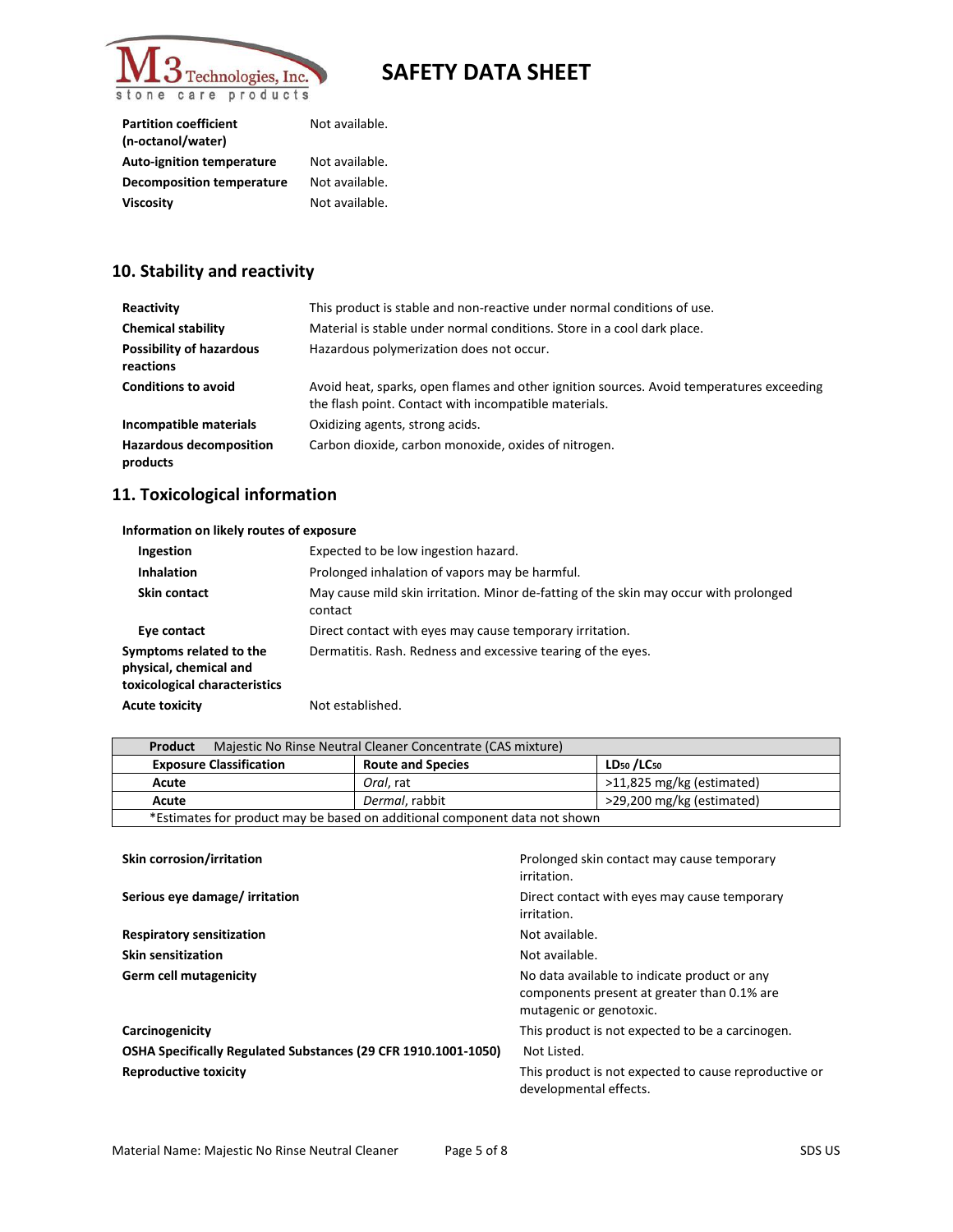

**Specific target organ toxicity – single exposure** Not classified. **Specific target organ toxicity – repeated exposure Not classified.** Aspiration hazard **Aspiration hazard** Not classified.

## **12. Ecological information**

| <b>Ecotoxicity</b>                                                         |                                     |                                             |
|----------------------------------------------------------------------------|-------------------------------------|---------------------------------------------|
| <b>Product</b> No Rinse Neutral Cleaner – Concentrate (CAS mixture)        |                                     |                                             |
| <b>Aquatic Receptor</b>                                                    | <b>Species</b>                      | <b>Test Thresholds</b>                      |
| Crustacea                                                                  | Daphnia magna (water flea)          | $EC_{50}$ (48-hr): >16,560 mg/l (estimated) |
| Fish                                                                       | Rainbow trout (Oncorhynchus mykiss) | $LC_{50}$ (96-hr): >20,529 mg/l (estimated) |
| *Estimates for product may be based on additional component data not shown |                                     |                                             |

| <b>Persistence and</b><br>degradability | No data available. Not expected to persist beyond 90-day benchmarks in open<br>environments                                                                                                                                                                                                                                |
|-----------------------------------------|----------------------------------------------------------------------------------------------------------------------------------------------------------------------------------------------------------------------------------------------------------------------------------------------------------------------------|
| <b>Bio-accumulative potential</b>       | Potential to bioaccumulation is expected to be low.                                                                                                                                                                                                                                                                        |
| Mobility in soil                        | No data available. Chemicals of these classes are highly water soluble and will partition<br>readily to water and weakly to particles in low-clay soil matrices. 2-propanol will readily<br>partition to air. In solution, they are expected to exhibit moderate to high mobility in<br>saturated and semi-saturated soils |
| <b>Other adverse effects</b>            | No data available.                                                                                                                                                                                                                                                                                                         |

### **13. Disposal considerations**

| <b>Disposal instructions</b>          | Collect and reclaim or dispose in sealed containers at licensed waste disposal site. Dispose<br>of contents/container in accordance with local/regional/national/international regulations.                                                                                                                                                                                                                               |
|---------------------------------------|---------------------------------------------------------------------------------------------------------------------------------------------------------------------------------------------------------------------------------------------------------------------------------------------------------------------------------------------------------------------------------------------------------------------------|
| <b>Local disposal regulations</b>     | Dispose in accordance with all applicable regulations                                                                                                                                                                                                                                                                                                                                                                     |
| Hazardous waste code                  | The waste code should be assigned in discussion between the user, the producer and the<br>waste disposal company. As packaged, this product may meet criteria defining RCRA<br>ignitable (D001) hazardous wastes when disposed. (40 CFR Part 261, Subpart C). Before<br>selecting disposal method, ensure that the waste materials have been properly assessed<br>and, as necessary, tested to confirm regulatory status. |
| Waste from residues/unused<br>product | Dispose of in accordance with local regulations. Empty containers or liners may retain some<br>product residues. This material and its container must be disposed of in a safe manner.<br>(see: Disposal instructions).                                                                                                                                                                                                   |
| <b>Contaminated packaging</b>         | Empty containers should be taken to an approved waste handling site for recycling or<br>disposal. Since emptied containers may contain product residue, follow label warnings<br>even after container is emptied.                                                                                                                                                                                                         |

### **14. Transport information**

| <b>USDOT</b> |                                 |                                                                          |
|--------------|---------------------------------|--------------------------------------------------------------------------|
|              | UN number                       | UN1993                                                                   |
|              | UN proper shipping name         | Flammable liquids, n.o.s. (Contains: Isopropanol)                        |
|              | Transport hazard class(es)      |                                                                          |
|              | <b>Class</b>                    | 3                                                                        |
|              | Subsidiary risk                 | $\overline{\phantom{0}}$                                                 |
|              | Packaging group                 | Ш                                                                        |
|              | Special precautions for<br>user | Read safety instructions, SDS, and emergency procedures before handling. |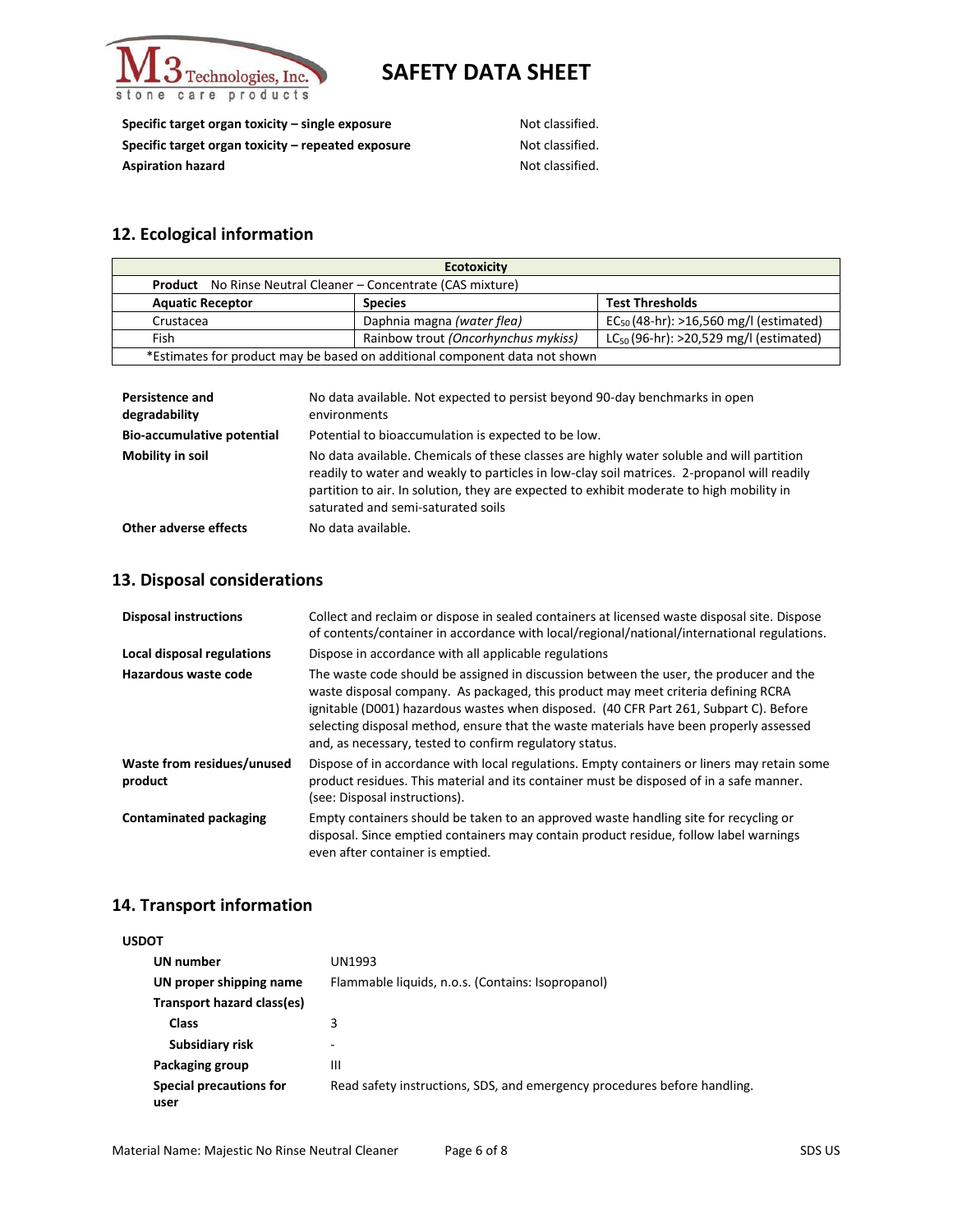

**Marine pollutant** No **Special precautions for user**

**Transport in bulk according to Annex II of MARPOL 73/78 and the IBC Code** This product is not intended to be transported in bulk. **DOT Lable/Placard**



### **15. Regulatory information**

| US federal regulations                        |                                                                                                                                                   |
|-----------------------------------------------|---------------------------------------------------------------------------------------------------------------------------------------------------|
| <b>SARA 302 Extremely hazardous substance</b> | Not listed.                                                                                                                                       |
| SARA 304 Emergency release notification       | Not listed.                                                                                                                                       |
| SARA 311/312 Hazard Categories                |                                                                                                                                                   |
| Immediate Hazard - Yes                        |                                                                                                                                                   |
| Delayed Hazard – No                           |                                                                                                                                                   |
| Fire Hazard - Yes                             |                                                                                                                                                   |
| Pressure Hazard – No                          |                                                                                                                                                   |
| Reactivity Hazard – No                        |                                                                                                                                                   |
| SARA 313 (TRI reporting)                      | 2-butoxyethanol (Glycol ether category)                                                                                                           |
| <b>California Proposition 65</b>              | <b>California Safe Drinking Water and Toxic Enforcement Act of 1986</b><br>This product is not known to contain any chemicals currently listed as |

### carcinogens or reproductive toxins under California Proposition 65 at levels which would be subject to threshold determination and Safe Harbor notification (1/2019)

#### **16. Other information, including date of preparation or last revision**

| <b>Issue date</b>         | 2/18/2015          |
|---------------------------|--------------------|
| <b>Revision date</b>      | 11/10/2020         |
| <b>Version #</b>          | 4                  |
| HMIS <sup>®</sup> ratings | Health: 1          |
|                           | Flammability: 3    |
|                           | Physical hazard: 0 |